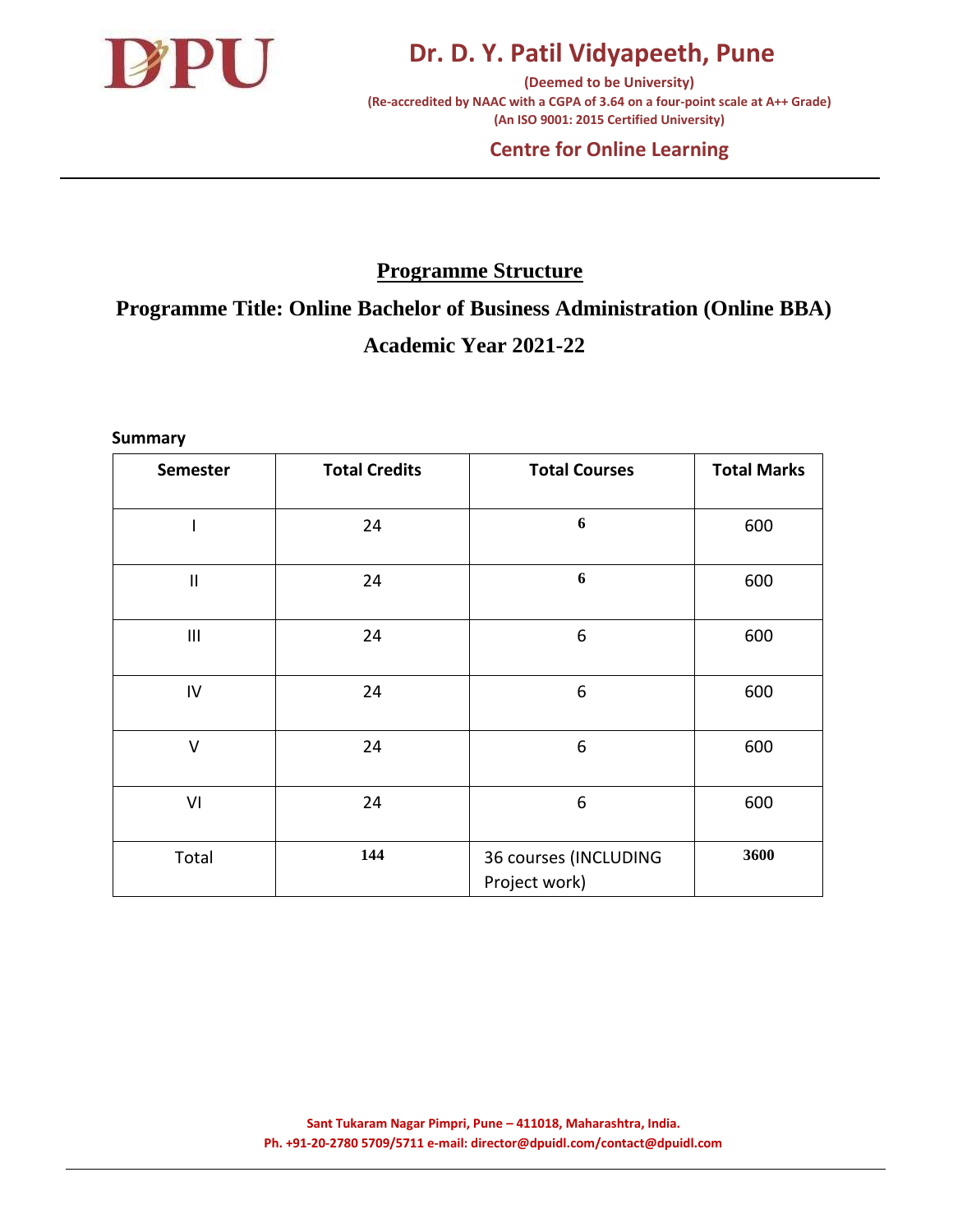

**(Deemed to be University) (Re-accredited by NAAC with a CGPA of 3.62 on a four-point scale at A++ Grade) (An ISO 9001: 2015 Certified University)** 

#### **Centre for Online Learning**

#### **B.B.A FIRST YEAR (F.Y) SEMESTER- I**

| Course        | <b>Course Title</b>         | <b>Credits</b> |                  |                  | Learner's                    |                              |
|---------------|-----------------------------|----------------|------------------|------------------|------------------------------|------------------------------|
| Code          |                             |                | <b>Formative</b> | <b>Summative</b> | <b>Total</b><br><b>Marks</b> | <b>Engagement</b><br>(Hours) |
| <b>OBC101</b> | <b>Fundamentals of</b>      | $\overline{4}$ | 50               | 50               | 100                          | 60                           |
|               | <b>Management</b>           |                |                  |                  |                              |                              |
| <b>OBC102</b> | <b>Basics of Marketing</b>  | $\overline{4}$ | 50               | 50               | 100                          | 60                           |
| <b>OBC103</b> | <b>Basics of Accounting</b> | $\overline{4}$ | 50               | 50               | 100                          | 60                           |
| <b>OBC104</b> | <b>Introduction to</b>      | $\overline{4}$ | 50               | 50               | 100                          | 60                           |
|               | <b>Economics</b>            |                |                  |                  |                              |                              |
| <b>OBC105</b> | <b>Environmental</b>        | $\overline{4}$ | 50               | 50               | 100                          | 60                           |
|               | awareness and Disaster      |                |                  |                  |                              |                              |
|               | <b>Management</b>           |                |                  |                  |                              |                              |
| <b>OBC106</b> | <b>Business English</b>     | $\overline{4}$ | 50               | 50               | 100                          | 60                           |
|               | <b>Total</b>                | 24             |                  |                  | 600                          |                              |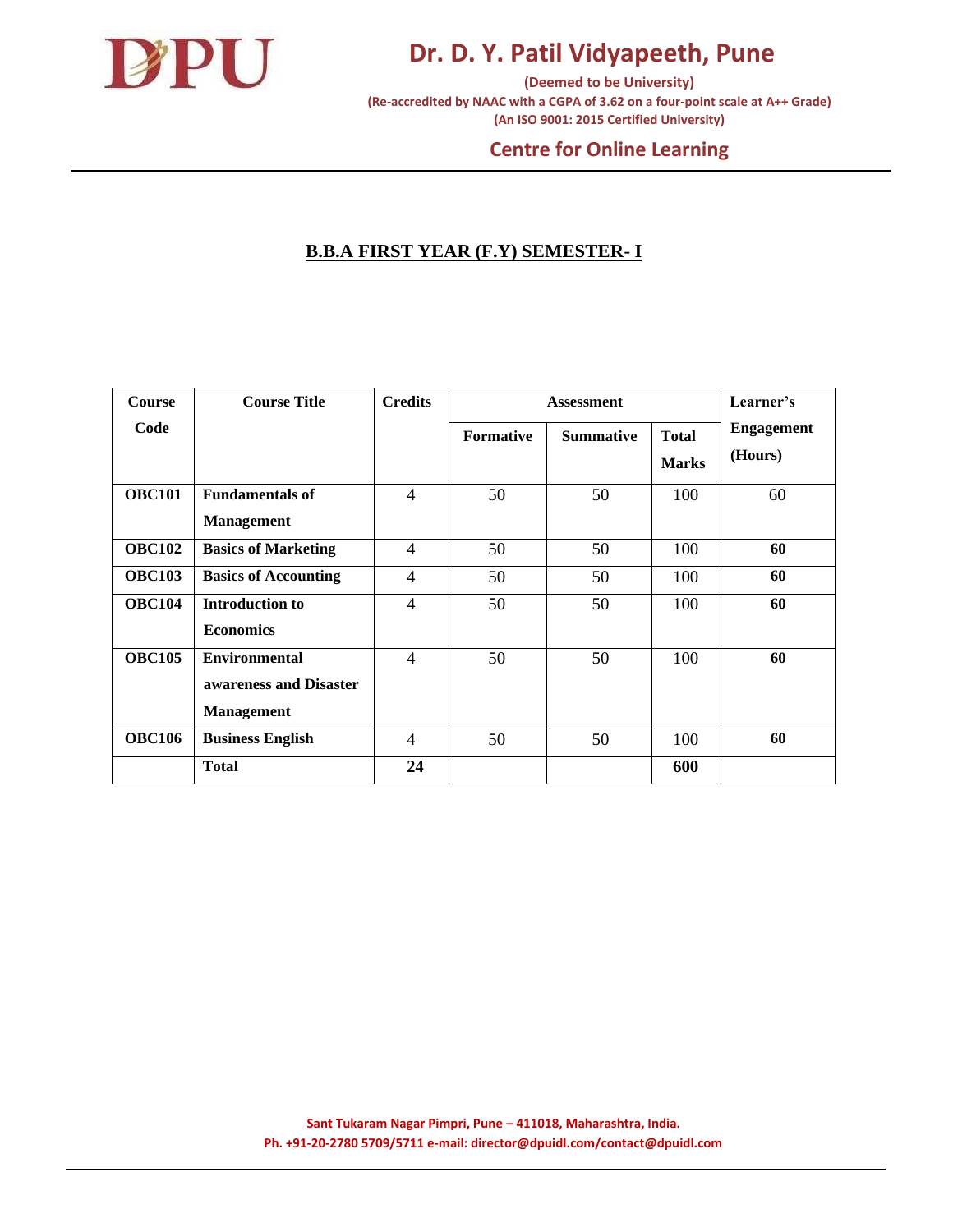

**(Deemed to be University) (Re-accredited by NAAC with a CGPA of 3.62 on a four-point scale at A++ Grade) (An ISO 9001: 2015 Certified University)** 

#### **Centre for Online Learning**

#### **B.B.A FIRST YEAR (F.Y) SEMESTER- II**

| <b>Course</b> | <b>Course Title</b>   | <b>Credits</b> |                  | <b>Assessment</b> |                              |                              |
|---------------|-----------------------|----------------|------------------|-------------------|------------------------------|------------------------------|
| Code          |                       |                | <b>Formative</b> | <b>Summative</b>  | <b>Total</b><br><b>Marks</b> | <b>Engagement</b><br>(Hours) |
| <b>OBC201</b> | Organisational        | $\overline{4}$ | 50               | 50                | 100                          | 60                           |
|               | <b>Behaviour</b>      |                |                  |                   |                              |                              |
| <b>OBC202</b> | <b>Indian Economy</b> | $\overline{4}$ | 50               | 50                | 100                          | 60                           |
| <b>OBC203</b> | <b>Marketing</b>      | $\overline{4}$ | 50               | 50                | 100                          | 60                           |
|               | <b>Management</b>     |                |                  |                   |                              |                              |
| <b>OBC204</b> | <b>Business</b>       | $\overline{4}$ | 50               | 50                | 100                          | 60                           |
|               | <b>Environment</b>    |                |                  |                   |                              |                              |
| <b>OBC205</b> | <b>Indian Banking</b> | $\overline{4}$ | 50               | 50                | 100                          | 60                           |
|               | <b>System</b>         |                |                  |                   |                              |                              |
| <b>OBC206</b> | Soft Skills - I       | $\overline{4}$ | 50               | 50                | 100                          | 60                           |
|               | <b>Total</b>          | 24             |                  |                   | 600                          |                              |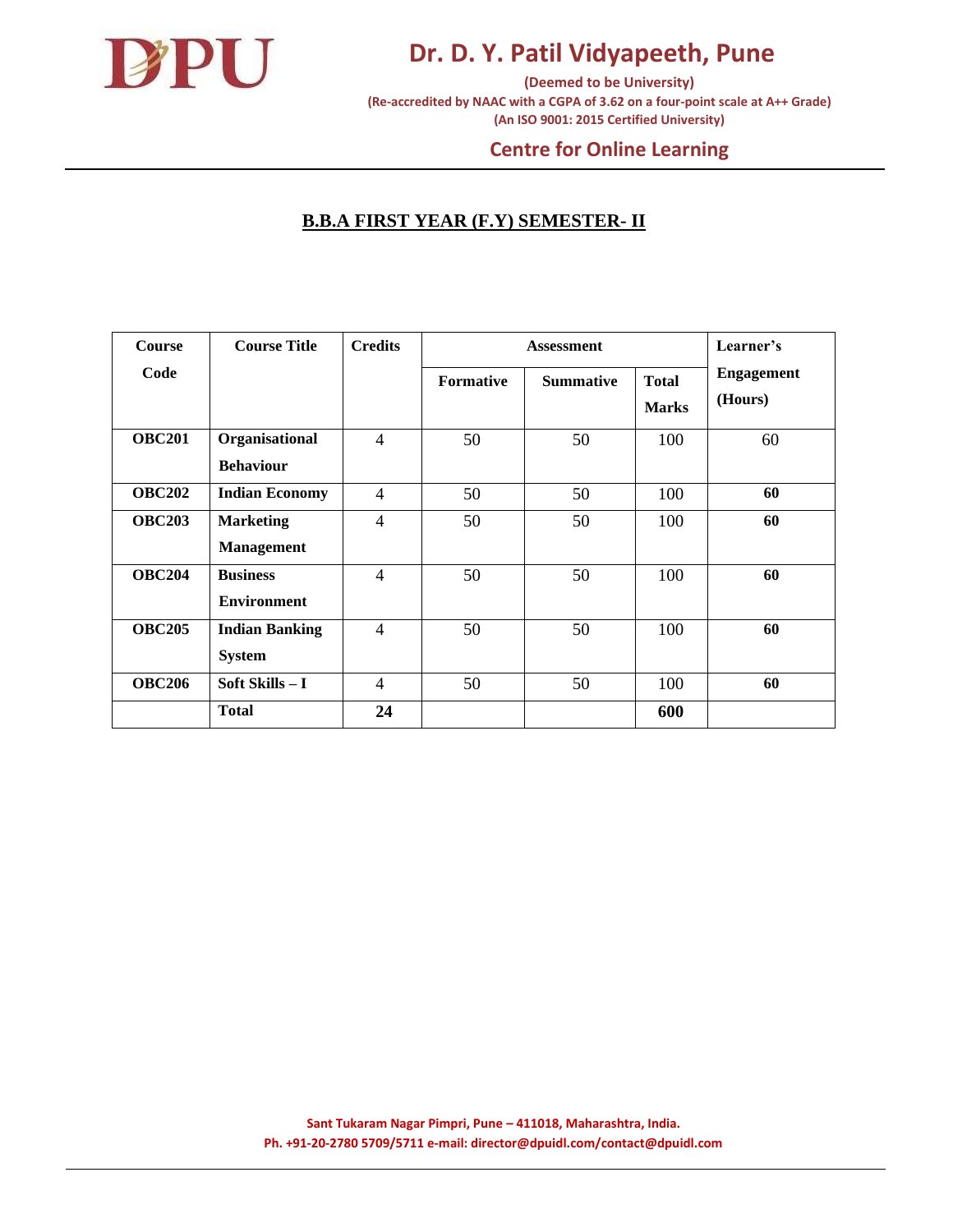

**(Deemed to be University) (Re-accredited by NAAC with a CGPA of 3.62 on a four-point scale at A++ Grade) (An ISO 9001: 2015 Certified University)** 

#### **Centre for Online Learning**

#### **B.B.A SECOND YEAR (S.Y) SEMESTER- III**

| <b>Course Code</b> | <b>Course Title</b>    | <b>Credits</b> | <b>Assessment</b> |                  |                              | Learner's                    |
|--------------------|------------------------|----------------|-------------------|------------------|------------------------------|------------------------------|
|                    |                        |                | <b>Formative</b>  | <b>Summative</b> | <b>Total</b><br><b>Marks</b> | <b>Engagement</b><br>(Hours) |
| <b>OBC301</b>      | <b>Human Resource</b>  | $\overline{4}$ | 50                | 50               | 100                          | 60                           |
|                    | <b>Management</b>      |                |                   |                  |                              |                              |
| <b>OBC302</b>      | <b>Banking</b>         | $\overline{4}$ | 50                | 50               | 100                          | 60                           |
|                    | <b>Operations</b>      |                |                   |                  |                              |                              |
| <b>OBC303</b>      | <b>Introduction to</b> | $\overline{4}$ | 50                | 50               | 100                          | 60                           |
|                    | Psychology             |                |                   |                  |                              |                              |
| <b>OBC304</b>      | <b>Research</b>        | $\overline{4}$ | 50                | 50               | 100                          | 60                           |
|                    | <b>Methodology</b>     |                |                   |                  |                              |                              |
| <b>OBC305</b>      | <b>Business Law</b>    | $\overline{4}$ | 50                | 50               | 100                          | 60                           |
| <b>OBC306</b>      | Soft Skills - II       | 4              | 50                | 50               | 100                          | 60                           |
|                    | <b>Total</b>           | 24             |                   |                  | 600                          |                              |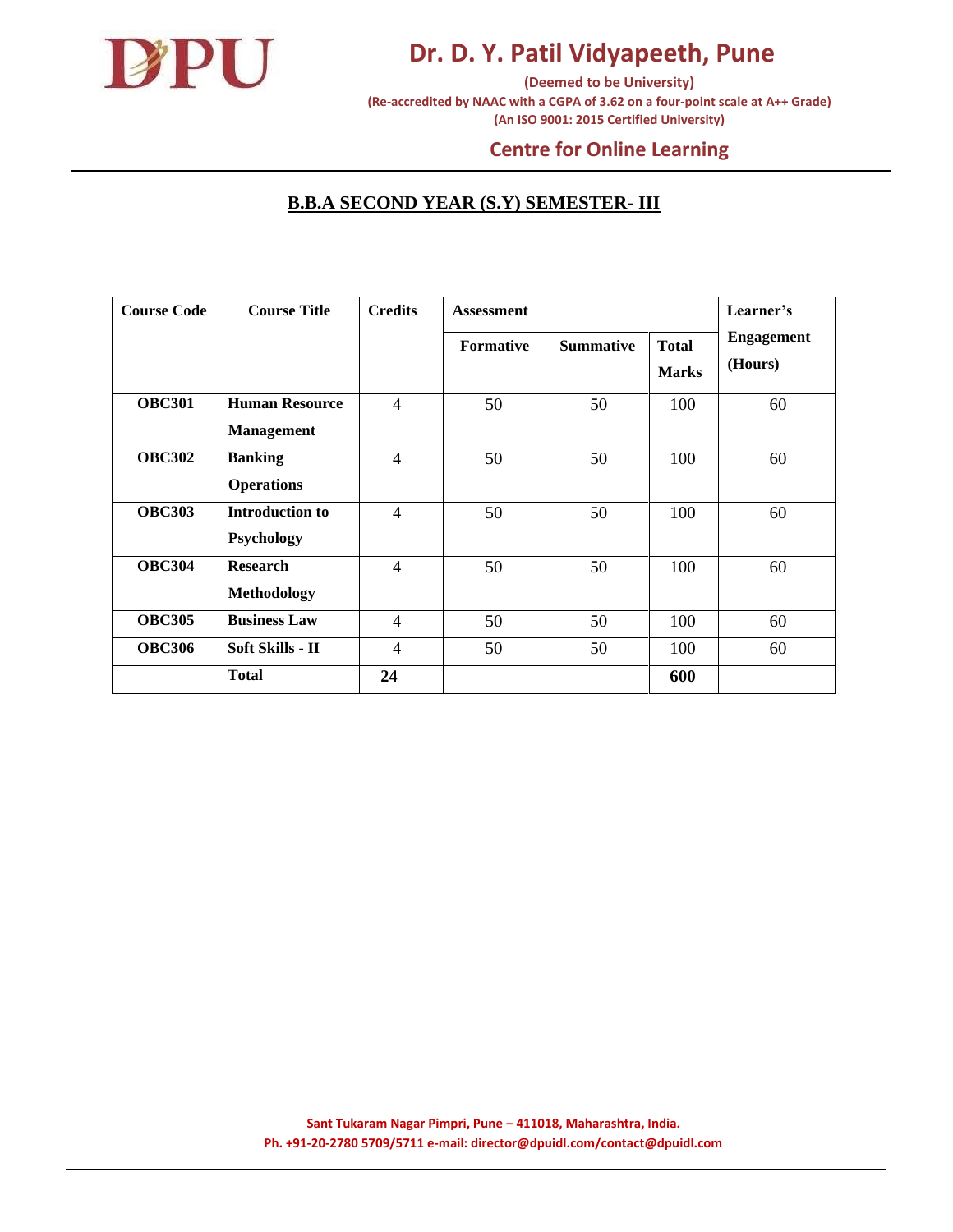

**(Deemed to be University) (Re-accredited by NAAC with a CGPA of 3.62 on a four-point scale at A++ Grade) (An ISO 9001: 2015 Certified University)** 

#### **Centre for Online Learning**

#### **B.B.A SECOND YEAR (S.Y) SEMESTER- IV**

| Course        | <b>Course Title</b>                                               | <b>Credits</b> |                  | <b>Assessment</b> |                              | Learner's                    |
|---------------|-------------------------------------------------------------------|----------------|------------------|-------------------|------------------------------|------------------------------|
| Code          |                                                                   |                | <b>Formative</b> | <b>Summative</b>  | <b>Total</b><br><b>Marks</b> | <b>Engagement</b><br>(Hours) |
| <b>OBC401</b> | <b>Management</b><br><b>Information</b><br><b>System</b>          | $\overline{4}$ | 50               | 50                | 100                          | 60                           |
| <b>OBC402</b> | Entrepreneurship<br>Development                                   | $\overline{4}$ | 50               | 50                | 100                          | 60                           |
| <b>OBC403</b> | <b>Introduction to</b><br><b>International</b><br><b>Business</b> | $\overline{4}$ | 50               | 50                | 100                          | 60                           |
| <b>OBC404</b> | Quantitative<br><b>Techniques</b>                                 | $\overline{4}$ | 50               | 50                | 100                          | 60                           |
| <b>OBC405</b> | <b>Basics of Financial</b><br><b>Management</b>                   | $\overline{4}$ | 50               | 50                | 100                          | 60                           |
| <b>OBC406</b> | <b>Introduction to</b><br><b>Digital Marketing</b>                | $\overline{4}$ | 50               | 50                | 100                          | 60                           |
|               | <b>Total</b>                                                      | 24             |                  |                   | 600                          |                              |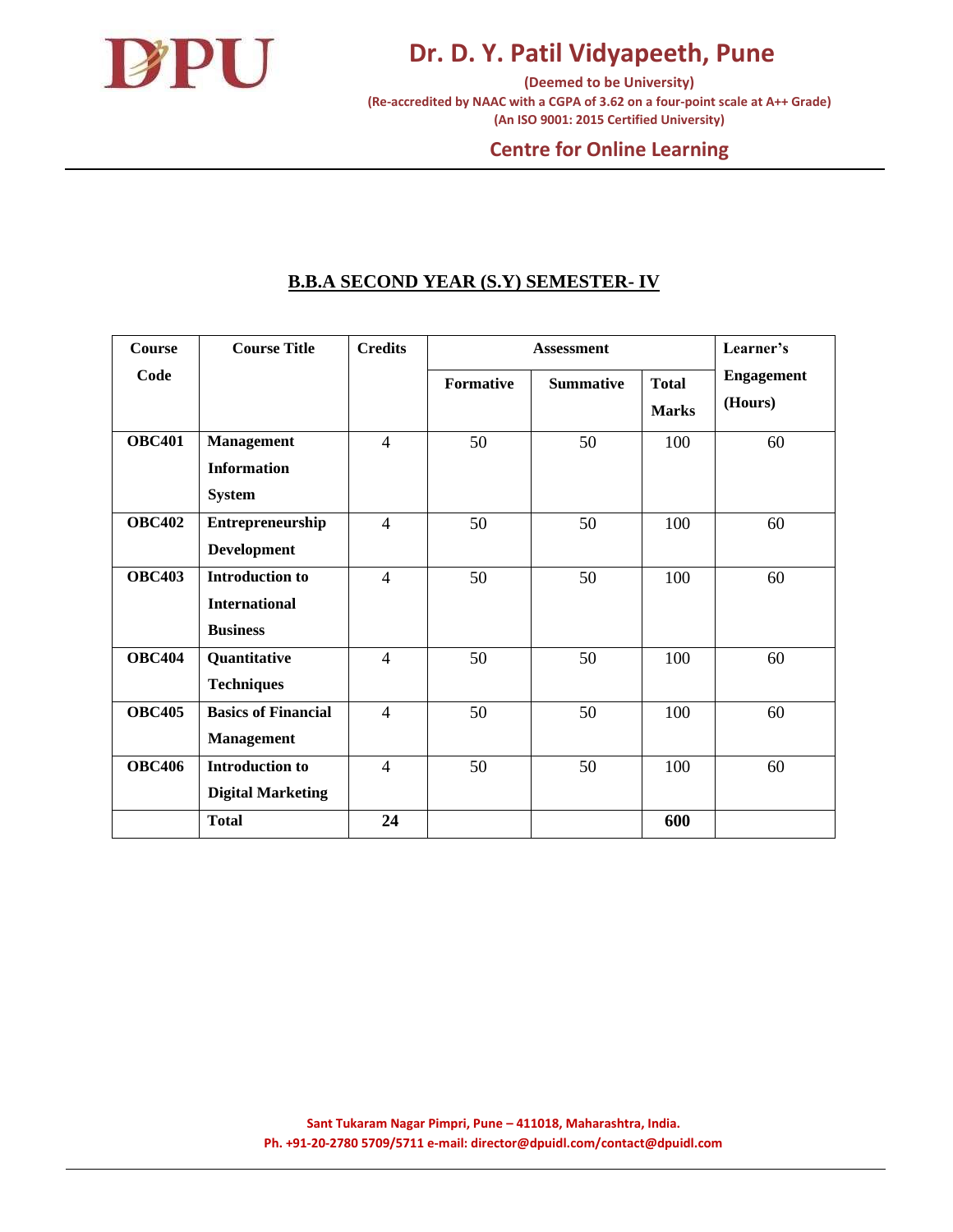

**(Deemed to be University) (Re-accredited by NAAC with a CGPA of 3.62 on a four-point scale at A++ Grade) (An ISO 9001: 2015 Certified University)** 

#### **Centre for Online Learning**

### **The list of Specialisation for Semester- V and VI are mentioned below.**

| Sr. No | <b>Specialisations</b>                         |
|--------|------------------------------------------------|
|        | <b>Marketing Management (MM)</b>               |
| Н      | <b>Human Resource Management (HRM)</b>         |
| Ш      | <b>Finance Management (FM)</b>                 |
| IV     | <b>IT and Systems Management (ITM)</b>         |
| V      | <b>International Business Management (IBM)</b> |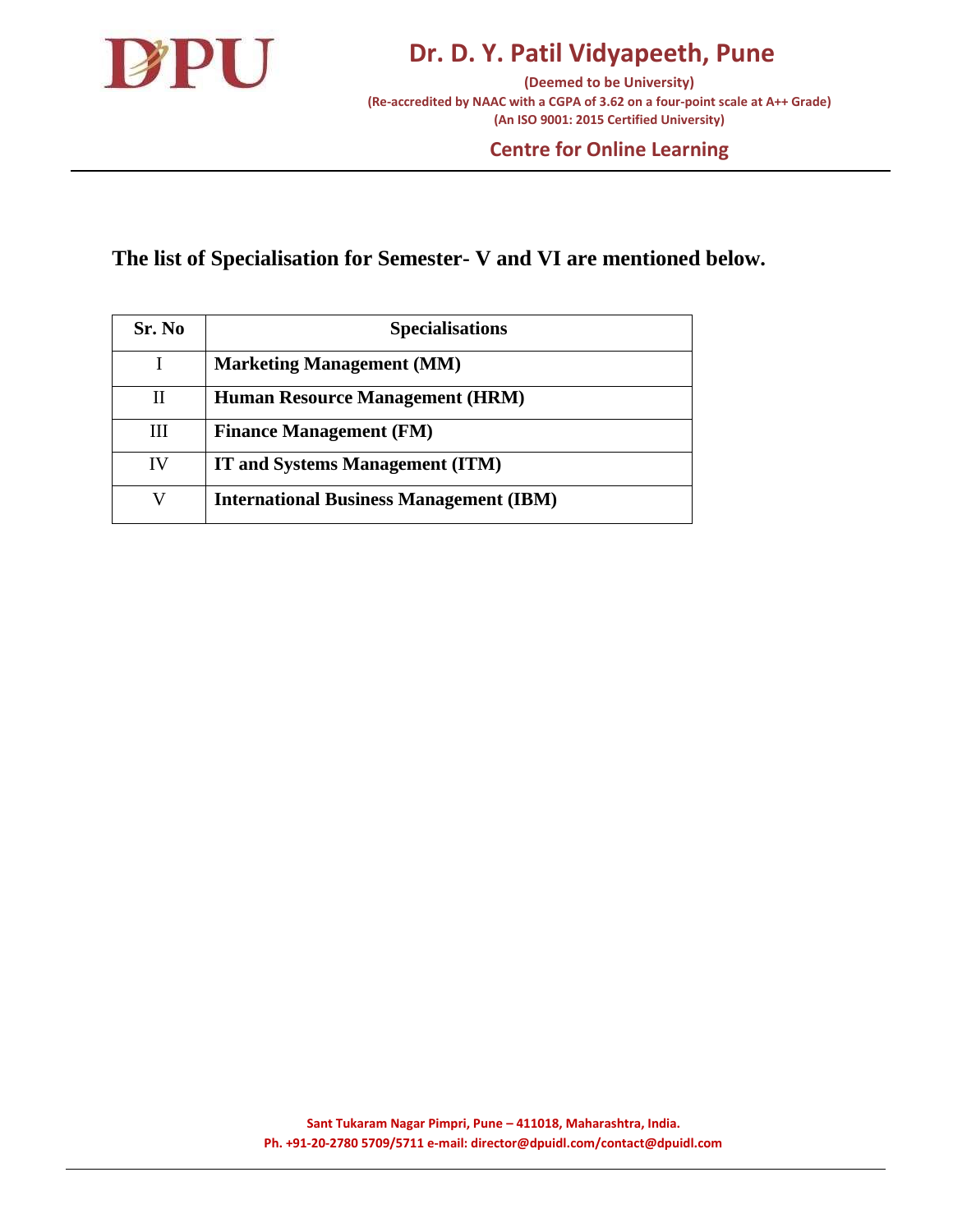

#### **Centre for Online Learning**

### **B.B.A THIRD YEAR (T.Y) SEMESTER - V: Marketing Management (MM)**

| Course         | <b>Course Title</b>                                        | <b>Credits</b> |           | <b>Assessment</b> |                              | Learner's                    |
|----------------|------------------------------------------------------------|----------------|-----------|-------------------|------------------------------|------------------------------|
| Code           |                                                            |                | Formative | <b>Summative</b>  | <b>Total</b><br><b>Marks</b> | <b>Engagement</b><br>(Hours) |
| <b>OBC501</b>  | <b>Introduction to</b><br>Production                       | $\overline{4}$ | 50        | 50                | 100                          | 60                           |
| <b>OBC502</b>  | <b>Management</b><br><b>Business Ethics</b>                | $\overline{4}$ | 50        | 50                | 100                          | 60                           |
|                | and Corporate<br>Governance                                |                |           |                   |                              |                              |
| <b>OBC503</b>  | <b>Marketing of</b><br><b>Financial</b><br><b>Services</b> | $\overline{4}$ | 50        | 50                | 100                          | 60                           |
| <b>OBC504</b>  | Introduction to<br><b>SMEs</b>                             | $\overline{4}$ | 50        | 50                | 100                          | 60                           |
| <b>OBM505</b>  | <b>Consumer</b><br><b>Behaviour</b>                        | $\overline{4}$ | 50        | 50                | 100                          | 60                           |
| <b>OBM-506</b> | <b>Sales</b><br><b>Management</b>                          | $\overline{4}$ | 50        | 50                | 100                          | 60                           |
|                | <b>Total</b>                                               | 24             |           |                   | 600                          |                              |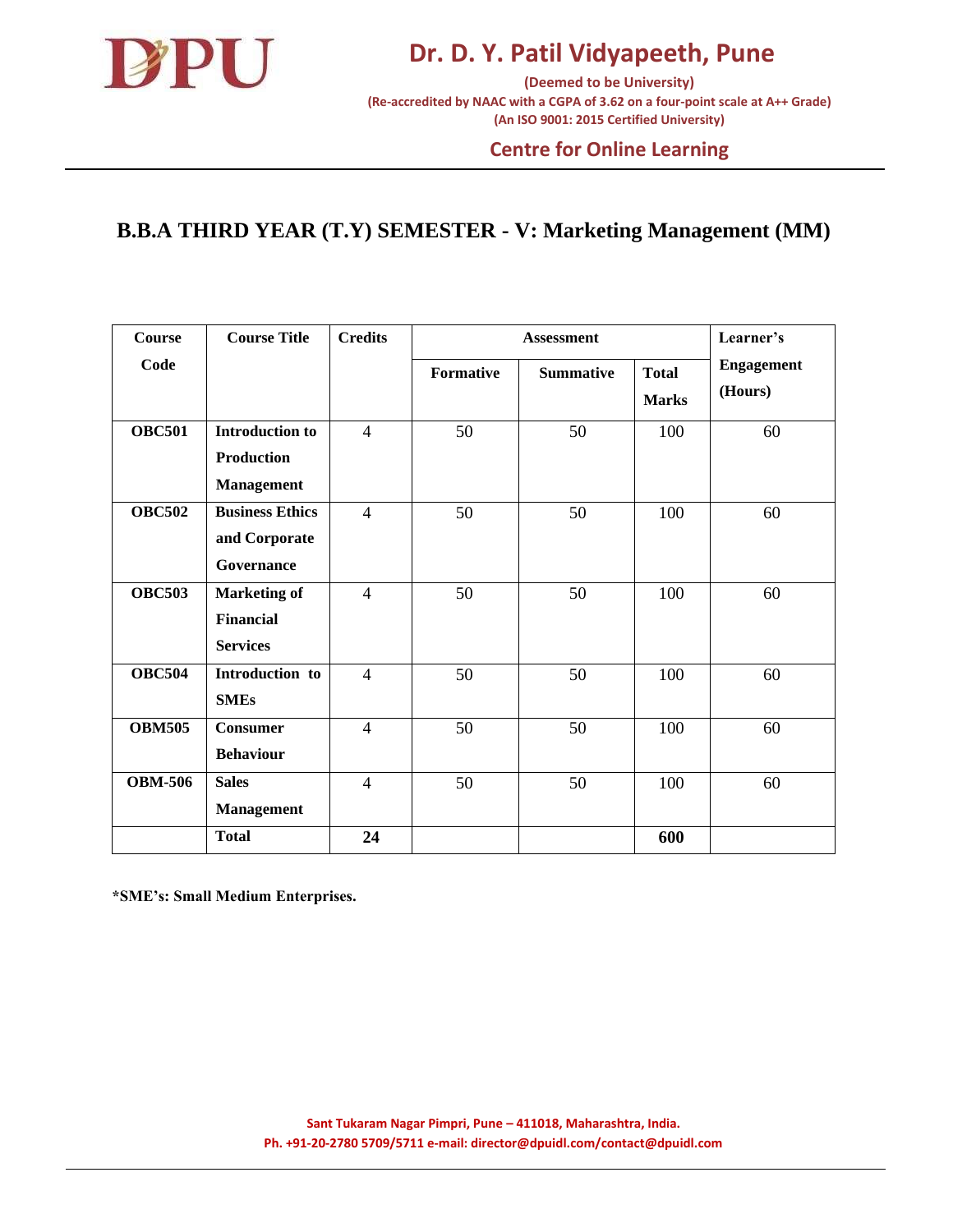

**(Deemed to be University) (Re-accredited by NAAC with a CGPA of 3.62 on a four-point scale at A++ Grade) (An ISO 9001: 2015 Certified University)** 

#### **Centre for Online Learning**

### **B.B.A THIRD YEAR (T.Y) SEMESTER –VI: Marketing Management (MM)**

| <b>Course</b> | <b>Course Title</b>                         | <b>Credits</b> |                  | <b>Assessment</b> |                              | Learner's                    |
|---------------|---------------------------------------------|----------------|------------------|-------------------|------------------------------|------------------------------|
| Code          |                                             |                | <b>Formative</b> | <b>Summative</b>  | <b>Total</b><br><b>Marks</b> | <b>Engagement</b><br>(Hours) |
| <b>OBC601</b> | Project<br><b>Management</b>                | $\overline{4}$ | 50               | 50                | 100                          | 60                           |
| <b>OBC602</b> | <b>Event</b><br><b>Management</b>           | $\overline{4}$ | 50               | 50                | 100                          | 60                           |
| <b>OBC603</b> | <b>Fundamentals of</b><br><b>E-Commerce</b> | $\overline{4}$ | 50               | 50                | 100                          | 60                           |
| <b>OBM604</b> | Advertising and<br><b>Sales Promotion</b>   | $\overline{4}$ | 50               | 50                | 100                          | 60                           |
| <b>OBM605</b> | <b>Retail</b><br><b>Management</b>          | $\overline{4}$ | 50               | 50                | 100                          | 60                           |
| <b>OBP606</b> | <b>Project Work</b>                         | $\overline{4}$ |                  |                   | 100                          | 60                           |
|               | <b>Total</b>                                | 24             |                  |                   | 600                          |                              |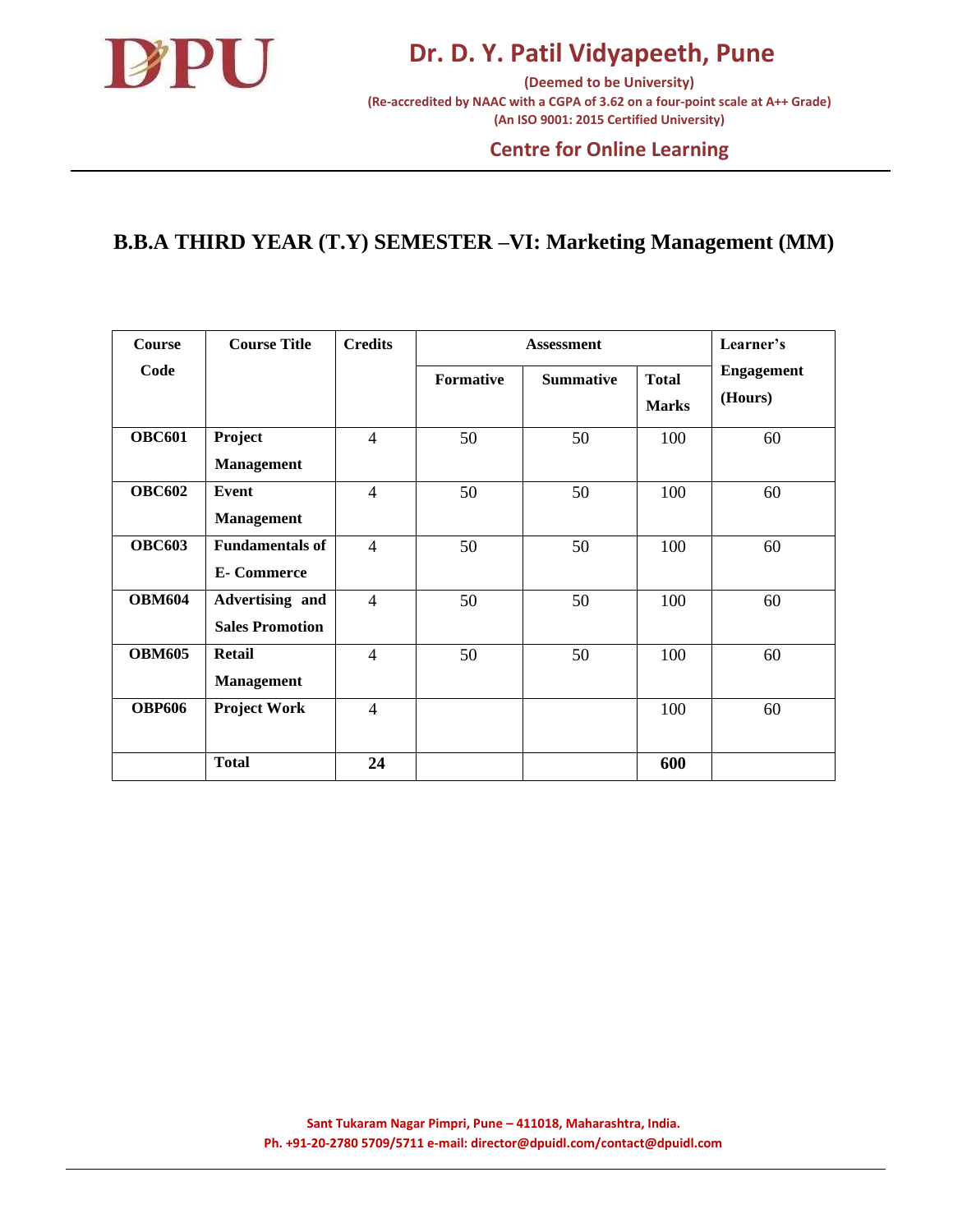

#### **Centre for Online Learning**

## **B.B.A THIRD YEAR (T.Y) SEMESTER -V: Human Resource Management (HRM)**

| Course        | <b>Course Title</b>                                              | <b>Credits</b> |           | Learner's        |                              |                              |
|---------------|------------------------------------------------------------------|----------------|-----------|------------------|------------------------------|------------------------------|
| Code          |                                                                  |                | Formative | <b>Summative</b> | <b>Total</b><br><b>Marks</b> | <b>Engagement</b><br>(Hours) |
| <b>OBC501</b> | <b>Introduction to</b><br><b>Production</b><br><b>Management</b> | $\overline{4}$ | 50        | 50               | 100                          | 60                           |
| <b>OBC502</b> | <b>Business Ethics</b><br>and Corporate<br><b>Governance</b>     | $\overline{4}$ | 50        | 50               | 100                          | 60                           |
| <b>OBC503</b> | <b>Marketing of</b><br><b>Financial</b><br><b>Services</b>       | $\overline{4}$ | 50        | 50               | 100                          | 60                           |
| <b>OBC504</b> | <b>Introduction to</b><br><b>SMEs</b>                            | $\overline{4}$ | 50        | 50               | 100                          | 60                           |
| <b>OBH505</b> | Human<br><b>Resource</b><br><b>Planning</b>                      | $\overline{4}$ | 50        | 50               | 100                          | 60                           |
| <b>OBH506</b> | <b>Training</b><br>and<br><b>Development</b>                     | $\overline{4}$ | 50        | 50               | 100                          | 60                           |
|               | <b>Total</b>                                                     | 24             |           |                  | 600                          |                              |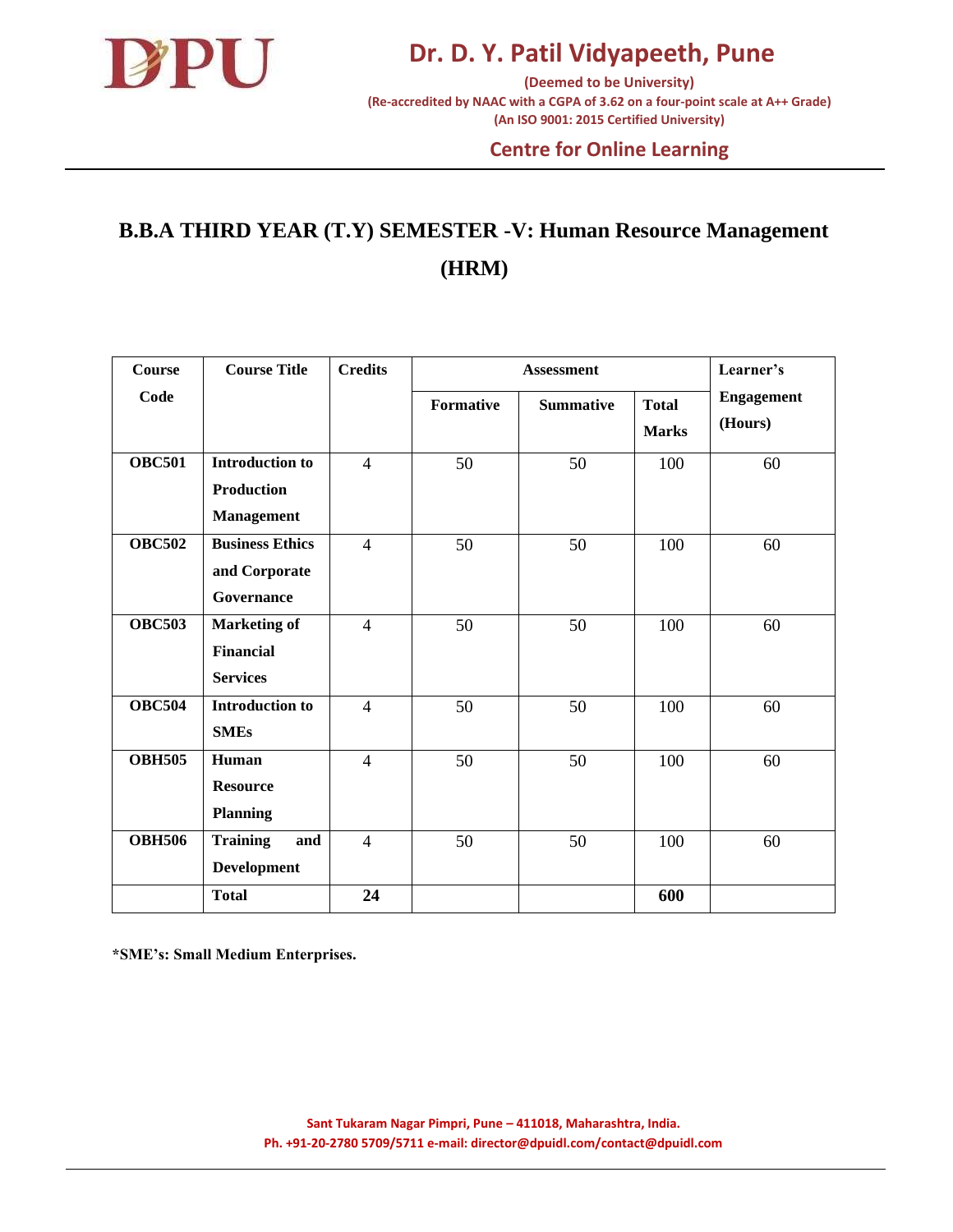

#### **Centre for Online Learning**

## **B.B.A THIRD YEAR (T.Y) SEMESTER –VI: Human Resource Management (HRM)**

| <b>Course</b> | <b>Course Title</b>                                                | <b>Credits</b>           |                  | <b>Assessment</b> |                              | Learner's                    |
|---------------|--------------------------------------------------------------------|--------------------------|------------------|-------------------|------------------------------|------------------------------|
| Code          |                                                                    |                          | <b>Formative</b> | <b>Summative</b>  | <b>Total</b><br><b>Marks</b> | <b>Engagement</b><br>(Hours) |
| <b>OBC601</b> | Project<br><b>Management</b>                                       | $\overline{4}$           | 50               | 50                | 100                          | 60                           |
| <b>OBC602</b> | Event<br><b>Management</b>                                         | $\overline{4}$           | 50               | 50                | 100                          | 60                           |
| <b>OBC603</b> | <b>Fundamentals of</b><br><b>E-Commerce</b>                        | $\overline{4}$           | 50               | 50                | 100                          | 60                           |
| <b>OBH604</b> | <b>Industrial</b><br><b>Relations</b><br>and<br><b>Labour Laws</b> | $\overline{4}$           | 50               | 50                | 100                          | 60                           |
| <b>OBH605</b> | Change<br><b>Management</b>                                        | $\overline{\mathcal{A}}$ | 50               | 50                | 100                          | 60                           |
| <b>OBP606</b> | <b>Project Work</b>                                                | $\overline{4}$           |                  |                   | 100                          | 60                           |
|               | <b>Total</b>                                                       | 24                       |                  |                   | 600                          |                              |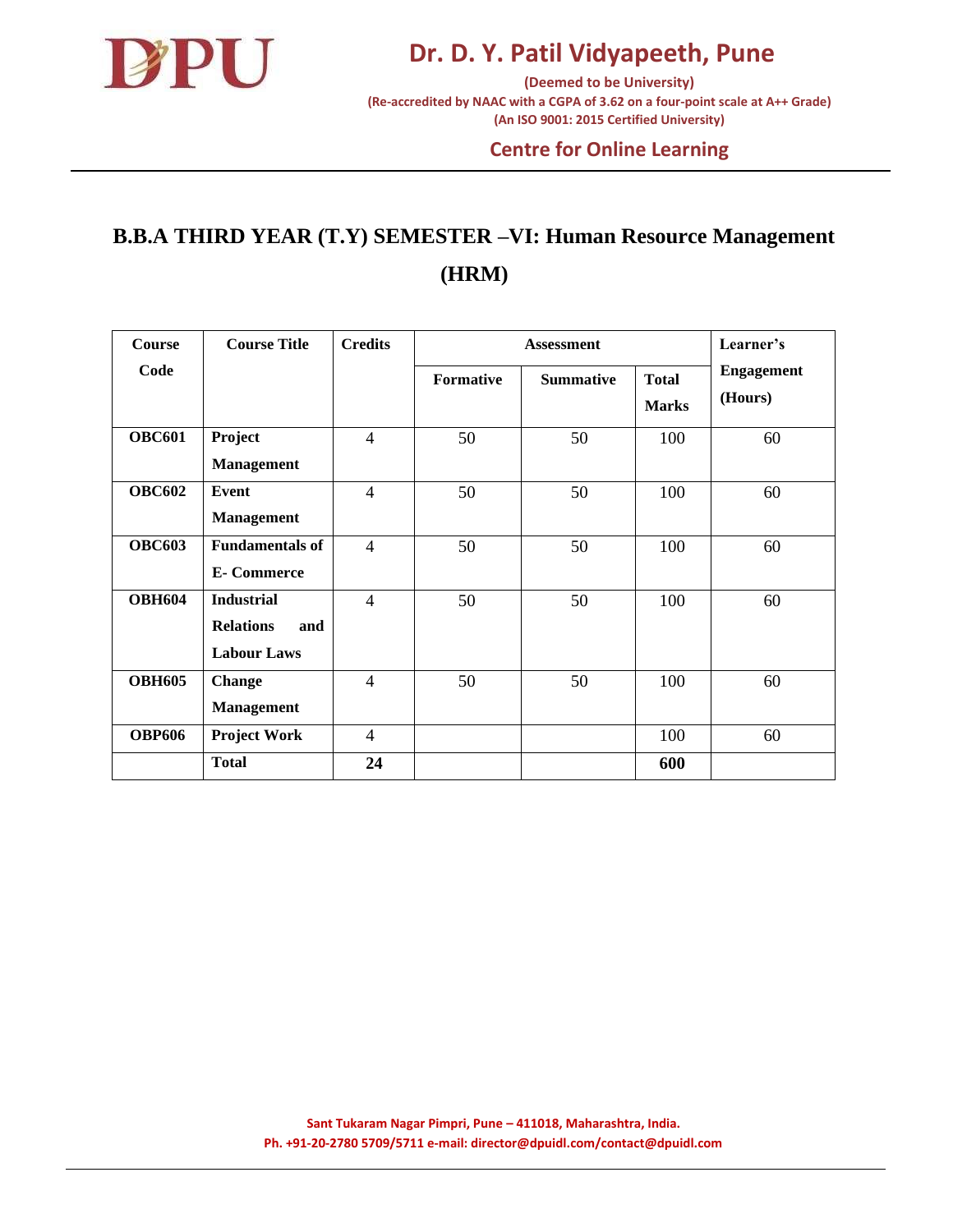

#### **Centre for Online Learning**

### **B.B.A THIRD YEAR (T.Y) SEMESTER –V: Finance Management (FM)**

| <b>Course</b> | <b>Course Title</b>                                              | <b>Credits</b> |                  | <b>Assessment</b> |                              | Learner's                    |
|---------------|------------------------------------------------------------------|----------------|------------------|-------------------|------------------------------|------------------------------|
| Code          |                                                                  |                | <b>Formative</b> | <b>Summative</b>  | <b>Total</b><br><b>Marks</b> | <b>Engagement</b><br>(Hours) |
| <b>OBC501</b> | <b>Introduction to</b><br><b>Production</b><br><b>Management</b> | $\overline{4}$ | 50               | 50                | 100                          | 60                           |
| <b>OBC502</b> | <b>Business Ethics</b><br>and Corporate<br>Governance            | $\overline{4}$ | 50               | 50                | 100                          | 60                           |
| <b>OBC503</b> | <b>Marketing of</b><br><b>Financial</b><br><b>Services</b>       | $\overline{4}$ | 50               | 50                | 100                          | 60                           |
| <b>OBC504</b> | <b>Introduction to</b><br><b>SMEs</b>                            | $\overline{4}$ | 50               | 50                | 100                          | 60                           |
| <b>OBF505</b> | <b>Analysis of</b><br><b>Financial</b><br><b>Statement</b>       | $\overline{4}$ | 50               | 50                | 100                          | 60                           |
| <b>OBF506</b> | Indian<br>Financial<br>system and<br>Financial<br>Markets        | $\overline{4}$ | 50               | 50                | 100                          | 60                           |
|               | <b>Total</b>                                                     | 24             |                  |                   | 600                          |                              |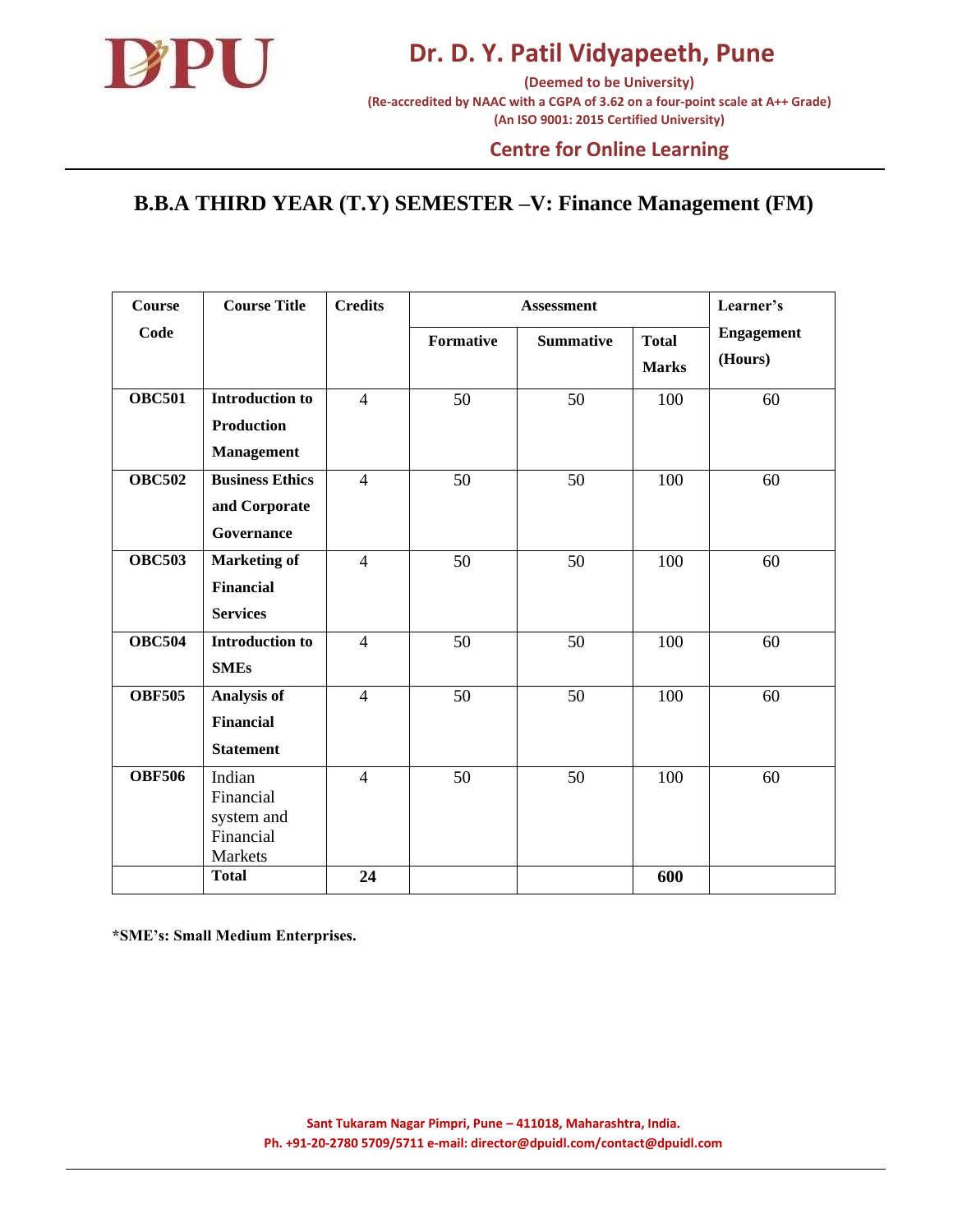

#### **Centre for Online Learning**

### **B.B.A THIRD YEAR (T.Y) SEMESTER –VI: Finance Management (FM)**

| <b>Course</b> | <b>Course Title</b>                           | <b>Credits</b>           |                  | <b>Assessment</b> |                              |                              |  |
|---------------|-----------------------------------------------|--------------------------|------------------|-------------------|------------------------------|------------------------------|--|
| Code          |                                               |                          | <b>Formative</b> | <b>Summative</b>  | <b>Total</b><br><b>Marks</b> | <b>Engagement</b><br>(Hours) |  |
| <b>OBC601</b> | Project<br><b>Management</b>                  | $\overline{4}$           | 50               | 50                | 100                          | 60                           |  |
| <b>OBC602</b> | Event<br><b>Management</b>                    | 4                        | 50               | 50                | 100                          | 60                           |  |
| <b>OBC603</b> | <b>Fundamentals of</b><br><b>E</b> - Commerce | $\overline{4}$           | 50               | 50                | 100                          | 60                           |  |
| <b>OBF604</b> | <b>Long Term</b><br><b>Finance</b>            | 4                        | 50               | 50                | 100                          | 60                           |  |
| <b>OBF605</b> | Direct and<br><b>Indirect Tax</b>             | $\overline{\mathcal{A}}$ | 50               | 50                | 100                          | 60                           |  |
| <b>OBP606</b> | <b>Project Work</b>                           | 4                        |                  |                   | 100                          | 60                           |  |
|               | <b>Total</b>                                  | 24                       |                  |                   | 600                          |                              |  |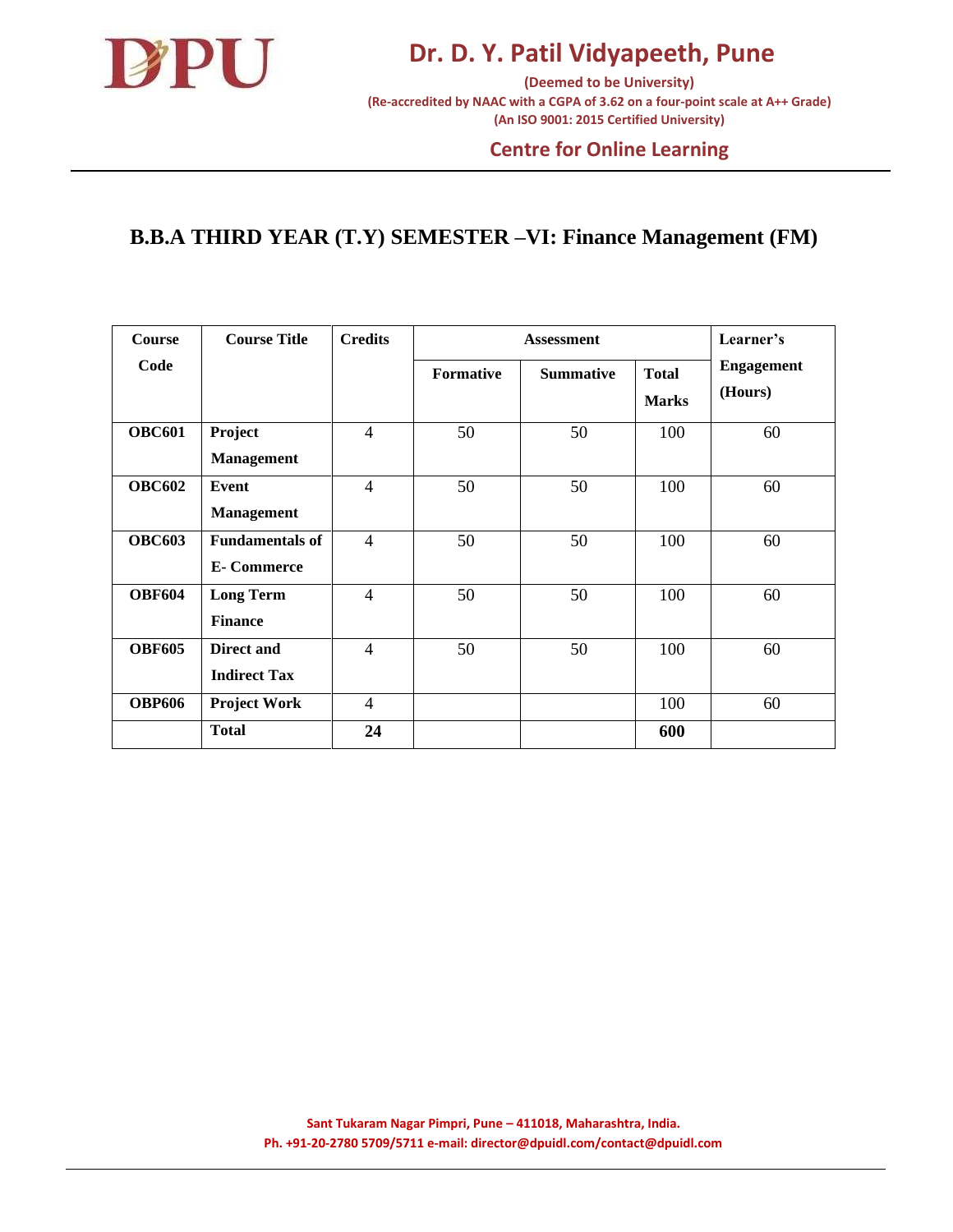

**(Deemed to be University) (Re-accredited by NAAC with a CGPA of 3.62 on a four-point scale at A++ Grade) (An ISO 9001: 2015 Certified University)** 

#### **Centre for Online Learning**

## **B.B.A THIRD YEAR (T.Y) SEMESTER –V: IT & Systems Management (ITM)**

| Course         | <b>Course Title</b>    | <b>Credits</b> | <b>Assessment</b> |                  |                              | Learner's                    |
|----------------|------------------------|----------------|-------------------|------------------|------------------------------|------------------------------|
| Code           |                        |                | Formative         | <b>Summative</b> | <b>Total</b><br><b>Marks</b> | <b>Engagement</b><br>(Hours) |
| <b>OBC501</b>  | <b>Introduction to</b> | $\overline{4}$ | 50                | 50               | 100                          | 60                           |
|                | <b>Production</b>      |                |                   |                  |                              |                              |
|                | <b>Management</b>      |                |                   |                  |                              |                              |
| <b>OBC502</b>  | <b>Business Ethics</b> | $\overline{4}$ | 50                | 50               | 100                          | 60                           |
|                | and Corporate          |                |                   |                  |                              |                              |
|                | Governance             |                |                   |                  |                              |                              |
| <b>OBC503</b>  | <b>Marketing of</b>    | $\overline{4}$ | 50                | 50               | 100                          | 60                           |
|                | <b>Financial</b>       |                |                   |                  |                              |                              |
|                | <b>Services</b>        |                |                   |                  |                              |                              |
| <b>OBC504</b>  | Introduction to        | $\overline{4}$ | 50                | 50               | 100                          | 60                           |
|                | <b>SMEs</b>            |                |                   |                  |                              |                              |
| <b>OBIT505</b> | Introduction to        | $\overline{4}$ | 50                | 50               | 100                          | 60                           |
|                | <b>IT</b>              |                |                   |                  |                              |                              |
| <b>OBIT506</b> | Applications of        | $\overline{4}$ | 50                | 50               | 100                          | 60                           |
|                | IT                     |                |                   |                  |                              |                              |
|                | <b>Total</b>           | 24             |                   |                  | 600                          |                              |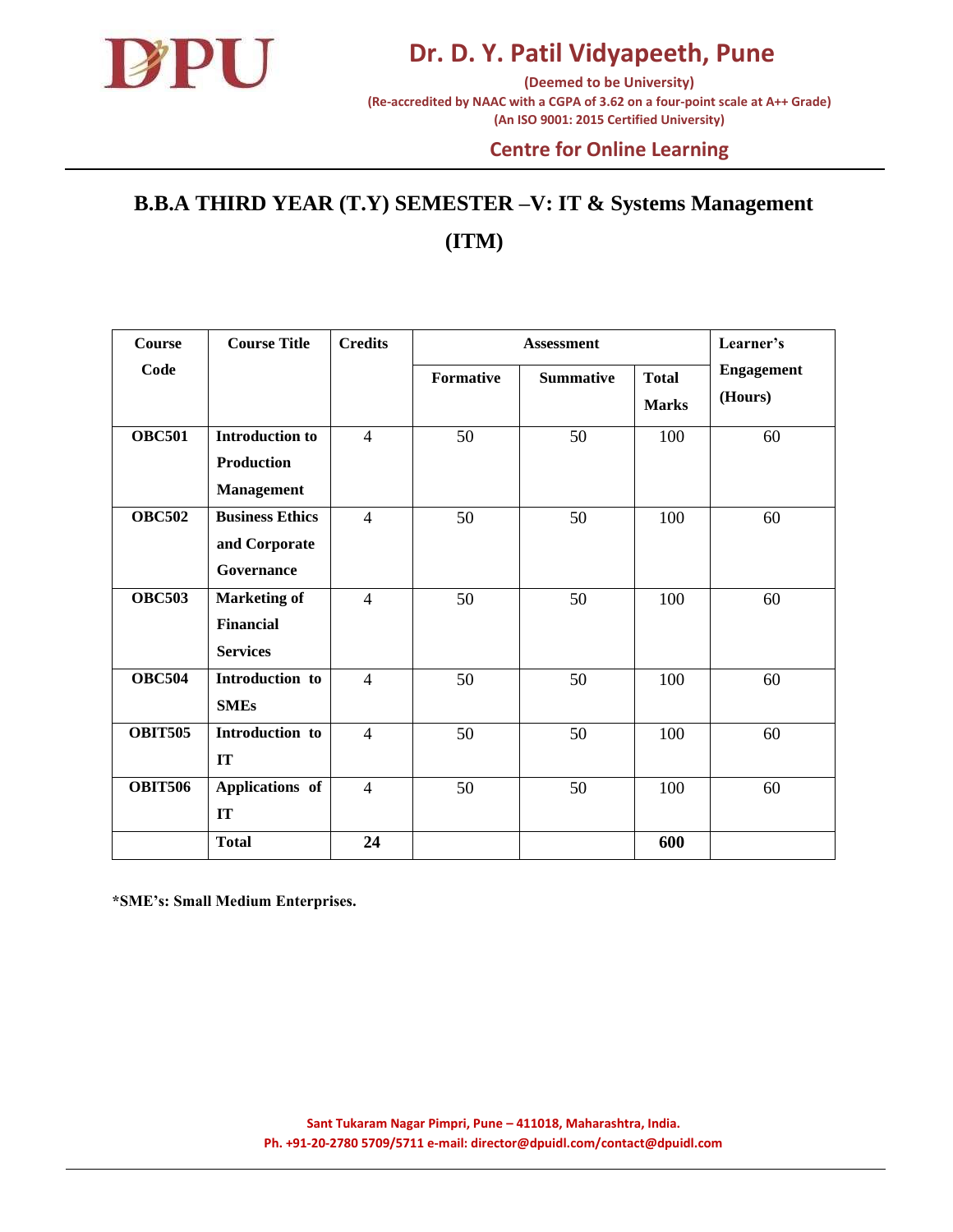

**(Deemed to be University) (Re-accredited by NAAC with a CGPA of 3.62 on a four-point scale at A++ Grade) (An ISO 9001: 2015 Certified University)** 

#### **Centre for Online Learning**

## **B.B.A THIRD YEAR (T.Y) SEMESTER –VI: IT & Systems Management (ITM)**

| <b>Course</b>  | <b>Course Title</b>                                                | <b>Credits</b> | <b>Assessment</b> |                  |                              | Learner's                    |
|----------------|--------------------------------------------------------------------|----------------|-------------------|------------------|------------------------------|------------------------------|
| Code           |                                                                    |                | <b>Formative</b>  | <b>Summative</b> | <b>Total</b><br><b>Marks</b> | <b>Engagement</b><br>(Hours) |
| <b>OBC601</b>  | Project<br><b>Management</b>                                       | $\overline{4}$ | 50                | 50               | 100                          | 60                           |
| <b>OBC602</b>  | <b>Event</b><br><b>Management</b>                                  | $\overline{4}$ | 50                | 50               | 100                          | 60                           |
| <b>OBC603</b>  | <b>Fundamentals of</b><br><b>E-Commerce</b>                        | $\overline{4}$ | 50                | 50               | 100                          | 60                           |
| <b>OBIT604</b> | <b>Database</b><br><b>Management</b><br><b>System</b>              | $\overline{4}$ | 50                | 50               | 100                          | 60                           |
| <b>OBIT605</b> | <b>Innovation</b><br>and<br><b>Technology</b><br><b>Management</b> | $\overline{4}$ | 50                | 50               | 100                          | 60                           |
| <b>OBP606</b>  | <b>Project Work</b>                                                | $\overline{4}$ |                   |                  | 100                          | 60                           |
|                | <b>Total</b>                                                       | 24             |                   |                  | 600                          |                              |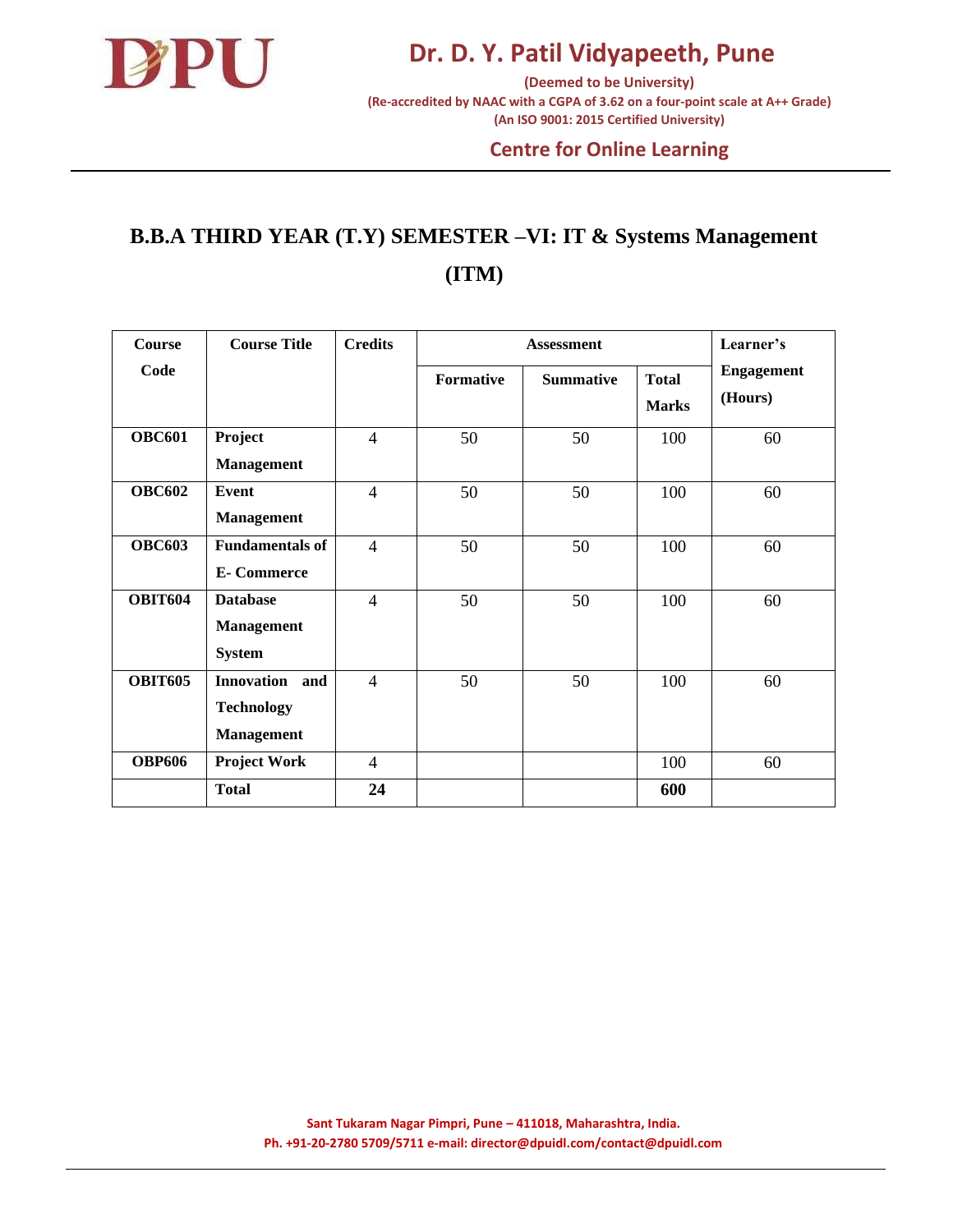

**(Deemed to be University) (Re-accredited by NAAC with a CGPA of 3.62 on a four-point scale at A++ Grade) (An ISO 9001: 2015 Certified University)** 

#### **Centre for Online Learning**

# **B.B.A THIRD YEAR (T.Y) SEMESTER –V: International Business**

### **Management (IBM)**

| <b>Course</b>  | <b>Course Title</b>    | <b>Credits</b> | <b>Assessment</b> |                  |              | Learner's         |
|----------------|------------------------|----------------|-------------------|------------------|--------------|-------------------|
| Code           |                        |                | <b>Formative</b>  | <b>Summative</b> | <b>Total</b> | <b>Engagement</b> |
|                |                        |                |                   |                  | <b>Marks</b> | (Hours)           |
| <b>OBC501</b>  | <b>Introduction to</b> | $\overline{4}$ | 50                | 50               | 100          | 60                |
|                | <b>Production</b>      |                |                   |                  |              |                   |
|                | <b>Management</b>      |                |                   |                  |              |                   |
| <b>OBC502</b>  | <b>Business Ethics</b> | $\overline{4}$ | 50                | 50               | 100          | 60                |
|                | and Corporate          |                |                   |                  |              |                   |
|                | Governance             |                |                   |                  |              |                   |
| <b>OBC503</b>  | <b>Marketing of</b>    | $\overline{4}$ | 50                | 50               | 100          | 60                |
|                | <b>Financial</b>       |                |                   |                  |              |                   |
|                | <b>Services</b>        |                |                   |                  |              |                   |
| <b>OBC504</b>  | <b>Introduction to</b> | $\overline{4}$ | 50                | 50               | 100          | 60                |
|                | <b>SMEs</b>            |                |                   |                  |              |                   |
| <b>OBIB505</b> | <b>Fundamentals of</b> | $\overline{4}$ | 50                | 50               | 100          | 60                |
|                | <b>International</b>   |                |                   |                  |              |                   |
|                | <b>Business</b>        |                |                   |                  |              |                   |
| <b>OBIB506</b> | <b>International</b>   | $\overline{4}$ | 50                | 50               | 100          | 60                |
|                | Institutions and       |                |                   |                  |              |                   |
|                | <b>Trade</b>           |                |                   |                  |              |                   |
|                | <b>Implications</b>    |                |                   |                  |              |                   |
|                | <b>Total</b>           | 24             |                   |                  | 600          |                   |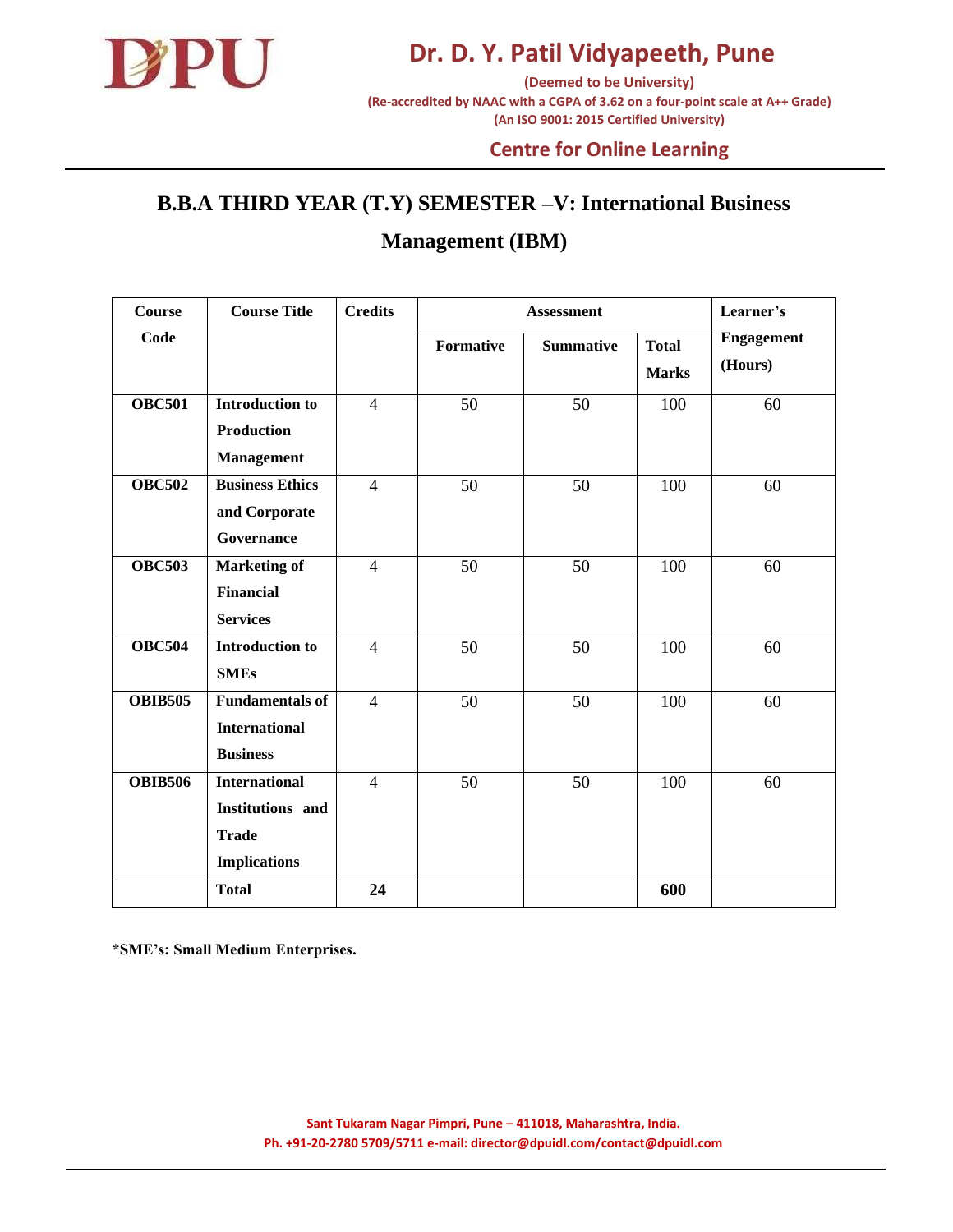

**(Deemed to be University) (Re-accredited by NAAC with a CGPA of 3.62 on a four-point scale at A++ Grade) (An ISO 9001: 2015 Certified University)** 

#### **Centre for Online Learning**

## **B.B.A THIRD YEAR (T.Y) SEMESTER –VI: International Business Management (IBM)**

| <b>Course</b>  | <b>Course Title</b>                                              | <b>Credits</b> | <b>Assessment</b> |                  |                              | Learner's                    |
|----------------|------------------------------------------------------------------|----------------|-------------------|------------------|------------------------------|------------------------------|
| Code           |                                                                  |                | <b>Formative</b>  | <b>Summative</b> | <b>Total</b><br><b>Marks</b> | <b>Engagement</b><br>(Hours) |
| <b>OBC601</b>  | Project<br><b>Management</b>                                     | $\overline{4}$ | 50                | 50               | 100                          | 60                           |
| <b>OBC602</b>  | Event<br>Management                                              | $\overline{4}$ | 50                | 50               | 100                          | 60                           |
| <b>OBC603</b>  | <b>Fundamentals of</b><br><b>E-Commerce</b>                      | $\overline{4}$ | 50                | 50               | 100                          | 60                           |
| <b>OBIB604</b> | <b>Export</b><br>Import<br><b>Documentation</b><br>and Logistics | $\overline{4}$ | 50                | 50               | 100                          | 60                           |
| <b>OBIB605</b> | <b>International</b><br><b>Strategic</b><br><b>Management</b>    | $\overline{4}$ | 50                | 50               | 100                          | 60                           |
| <b>OBP606</b>  | <b>Project Work</b>                                              | $\overline{4}$ |                   |                  | 100                          | 60                           |
|                | <b>Total</b>                                                     | 24             |                   |                  | 600                          |                              |